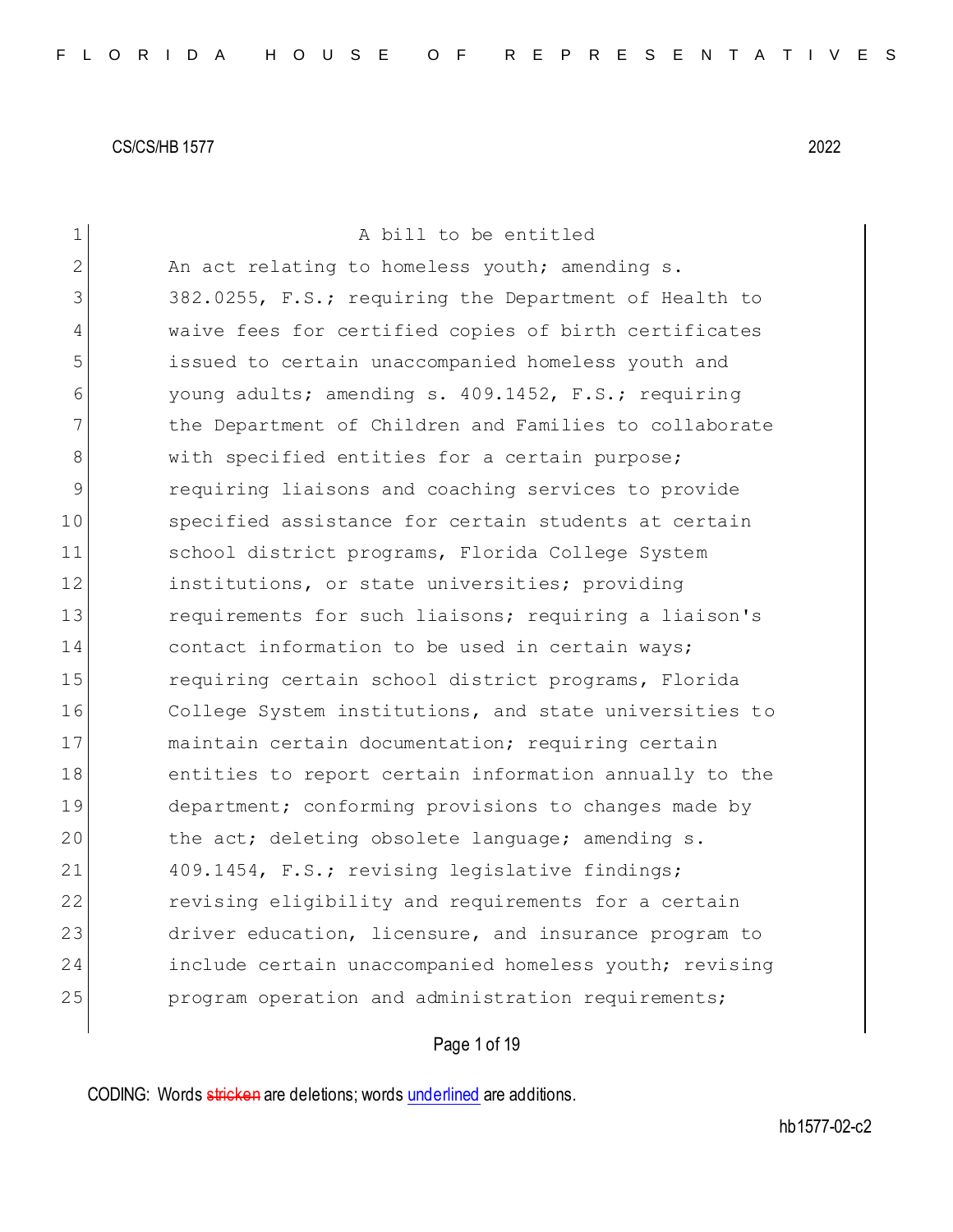26 amending s. 743.067, F.S.; revising the definition of 27 the term "unaccompanied homeless youth"; specifying 28 certification criteria for unaccompanied homeless 29 youth; authorizing certain unaccompanied homeless 30 youth to use a specified form to receive birth 31 certificates; authorizing health care providers to 32 accept such form for certain purposes; authorizing 33 certain unaccompanied homeless youth to consent to 34 specified medical and other care; amending s. 1001.42, 35 F.S.; requiring district school boards to provide 36 cards that contain specified information to certain 37 unaccompanied homeless youth; specifying requirements 38 for the card; amending s. 1003.01, F.S.; revising the 39 definition of the term "children and youths who are 40 experiencing homelessness"; defining the term 41 "certified unaccompanied homeless youth"; amending s. 42 1009.25, F.S.; revising the standards certain students 43 must meet to be eligible for certain fee exemptions; 44 providing for the adequacy of certain documentation; 45 providing a presumption; providing a way to overcome 46 such presumption; requiring the Office of Program 47 Policy Analysis and Government Accountability to 48 conduct a specified study; specifying the scope of the 49 study; requiring the study to include specified 50 recommendations; requiring the office to consult with

# Page 2 of 19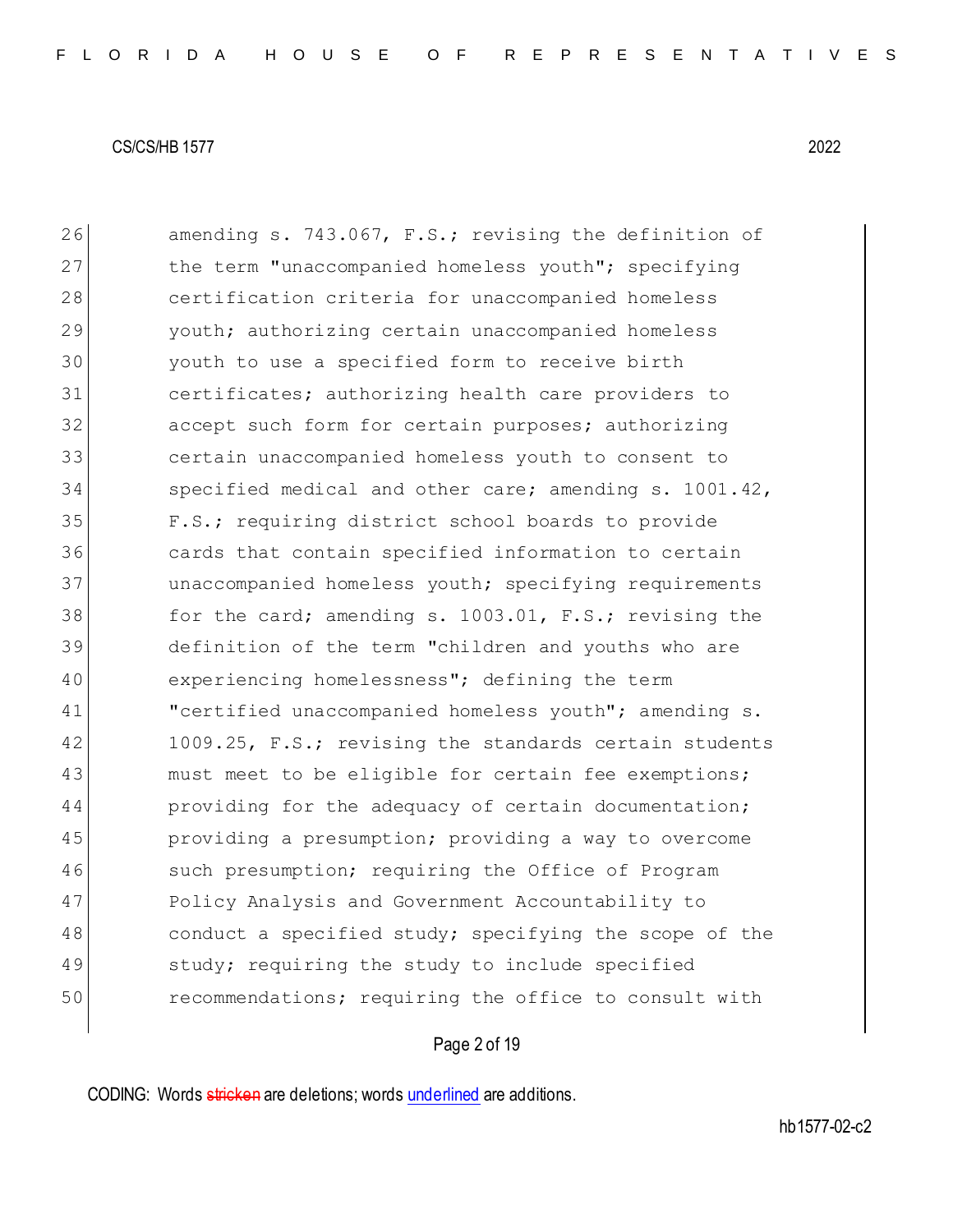51 specified entities; requiring the office to submit a 52 report on the study to the Legislature by a specified 53 date; providing an effective date. 54 55 Be It Enacted by the Legislature of the State of Florida: 56 57 Section 1. Subsection (3) of section 382.0255, Florida 58 Statutes, is amended to read: 59 382.0255 Fees.— 60 (3) Fees must  $shall$  be established by rule. However, until 61 rules are adopted, the fees assessed pursuant to this section 62 must  $\frac{1}{2}$  be the minimum fees cited. The fees established by 63 rule must be sufficient to meet the cost of providing the 64 service. All fees must  $shall$  be paid by the person requesting 65 the record, are due and payable at the time services are 66 requested, and are nonrefundable, except that, when a search is 67 conducted and no vital record is found, any fees paid for 68 additional certified copies shall be refunded. The department 69 may waive all or part of the fees required under this section 70 for any government entity. The department shall waive all fees 71 required under this section for a certified copy of a birth 72 certificate issued for an unaccompanied homeless youth certified 73 under s. 743.067; for a young adult who is, or was at the time 74 he or she reached 18 years of age, in the custody of the 75 Department of Children and Families; for purposes of an inmate

# Page 3 of 19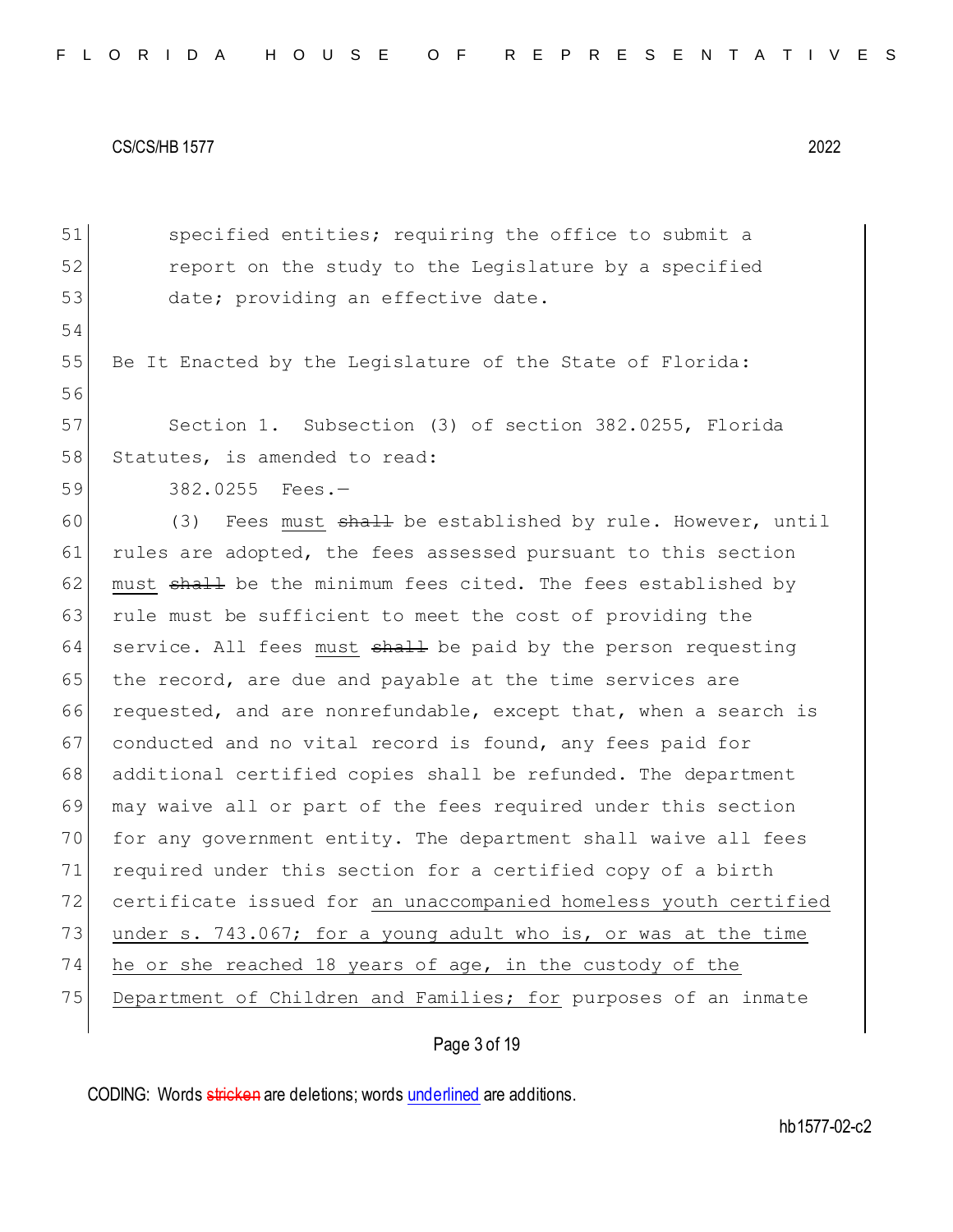76 acquiring a state identification card before release pursuant to 77 s. 944.605(7); and for a juvenile offender who is in the custody 78 or under the supervision of the Department of Juvenile Justice 79 and receiving services under s. 985.461.

80 Section 2. Section 409.1452, Florida Statutes, is amended 81 to read:

82 409.1452 Collaboration with State University System Board 83 of Governors, Florida College System, and Department of 84 Education to assist children and young adults who have been or 85 are in foster care or are experiencing homelessness; 86 documentation regarding eligibility for tuition and fee 87 exemptions.—The department shall collaborate with the State 88 University System, the Florida College System, and the 89 Department of Education to address the need for a comprehensive 90 support structure in the academic arena to assist children and 91 young adults who have been or remain in the foster care system 92 in making the transition from a structured care system into an 93 independent living setting.

94 (1)(a) Each school district program, Florida College 95 System institution, or state university at which a student is 96 exempt from the payment of tuition and fees under s. 1009.25 97 must have, at a minimum, a knowledgeable, accessible, and 98 responsive employee who acts as a liaison and provides 99 assistance to those students who are exempt from the payment of 100 tuition and fees to assist in resolving any problems related to

Page 4 of 19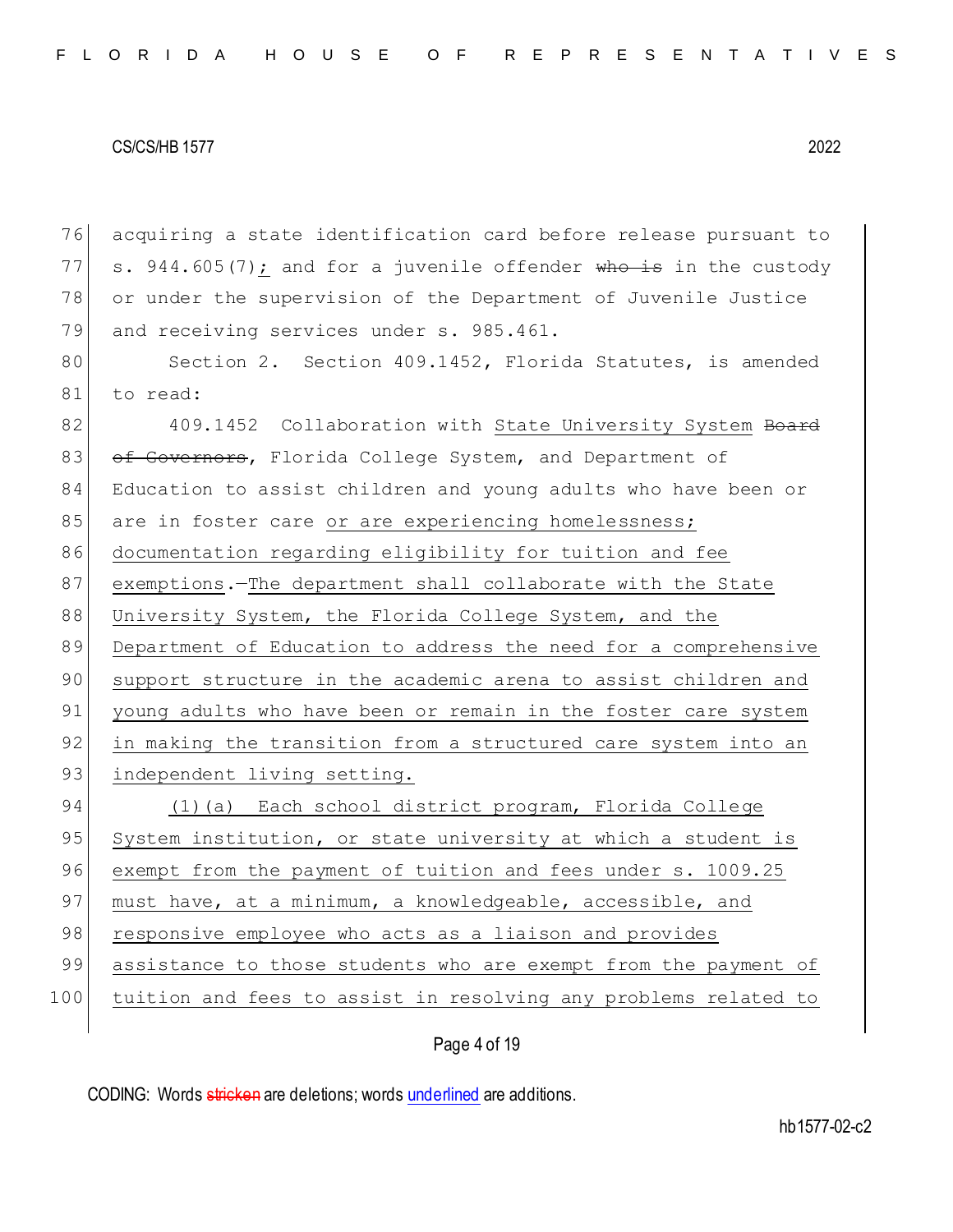101 such exemption. The liaisons shall provide such students with 102 on-campus support and must be employees of the program, 103 institution, or university. The name and contact information of 104 the liaison must be: 105 1. Provided to each student who is exempt from the payment 106 of tuition and fees and who is attending that program, 107 institution, or university. 108 2. Published on the website of the program, institution, 109 or university. 110 3. Provided to the department and each community-based 111 care lead agency. 112 (b) Each school district program, Florida College System 113 institution, and state university must maintain the original 114 documentation submitted by the student regarding his or her 115 eligibility for the tuition and fee exemption under s. 1009.25 116 and may not make additional requests for such documentation. 117 (2) A school district program, Florida College System 118 institution, or state university may also provide campus 119 coaching services and other support to a student who is exempt 120 from the payment of tuition and fees under s. 1009.25 to promote 121 his or her successful completion of postsecondary education and 122 transition to independent living. Effective July 1, 2013, the 123 Department of Children and Families shall work in collaboration 124 with the Board of Governors, the Florida College System, and the 125 Department of Education to help address the need for a

Page 5 of 19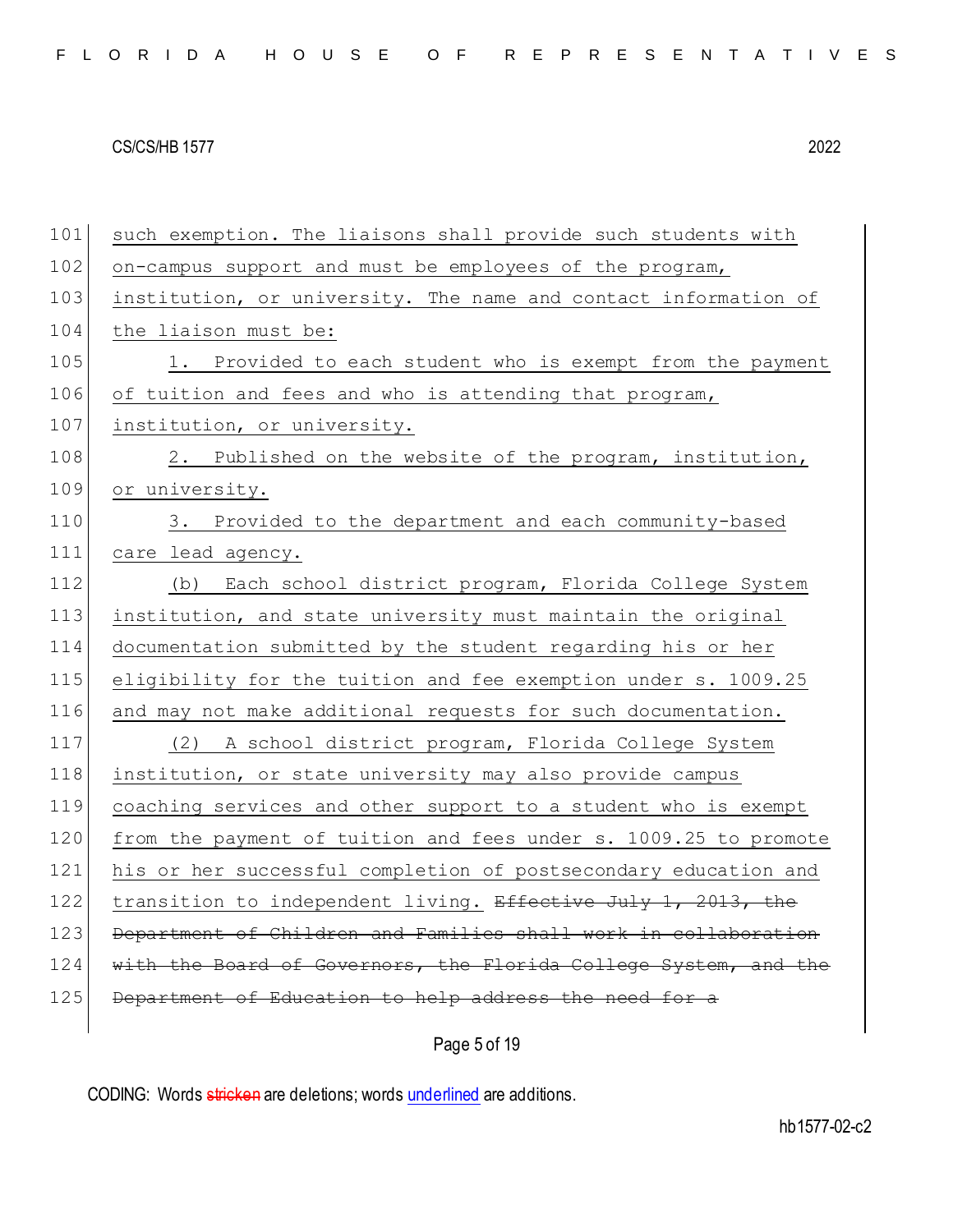126 comprehensive support structure in the academic arena to assist 127 children and young adults who have been or continue to remain 128 the foster care system in making the transition from a 129 structured care system into an independent living setting. The 130 State University System of Florida and the Florida College 131 System shall provide postsecondary educational campus coaching 132 positions that will be integrated into Florida College System 133 institutions' and university institutions' general support 134 services structure to provide current and former foster care 135 children and young adults with dedicated, on-campus support. The 136 Department of Children and Families has the sole discretion to 137 determine which state college or university will offer a campus 138 coaching position, based on departmental demographic data 139 indicating greatest need. These campus coaching positions shall 140 be employees of the selected educational institutions, focused 141 on supporting children and young adults who have been or 142 continue to remain in the foster care system.

143 (3) The Chancellors of the Division of Career and Adult 144 Education, the Florida College System, and the State University 145 System Board of Governors shall report annually to the 146 department <del>of Children and Families</del> specific data, subject to 147 privacy laws, about the students children and young adults 148 served by the campus liaisons coaches, including academic 149 progress, retention rates for students enrolled in the program, 150 financial aid requested and received, and information required

Page 6 of 19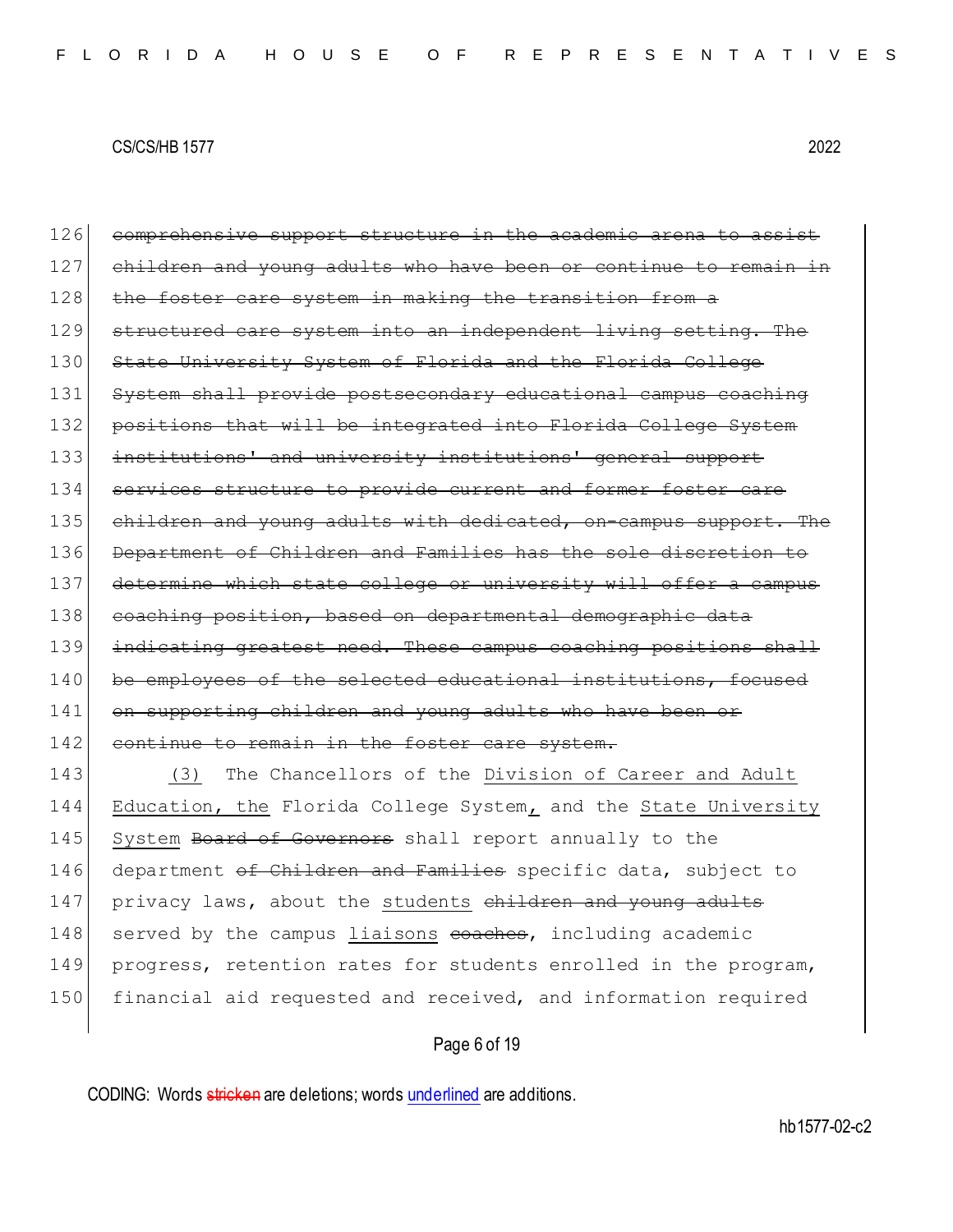151 by the National Youth in Transition Database.

152 Section 3. Section 409.1454, Florida Statutes, is amended 153 to read:

154 409.1454 Motor vehicle insurance and driver licenses for 155 children in care and certified unaccompanied homeless youth.—

 (1) The Legislature finds that the costs of driver education, licensure and costs incidental to licensure, and motor vehicle insurance for a child in out-of-home care or certain unaccompanied homeless youth certified under s. 743.067 after such child obtains a driver license create an additional barrier to engaging in normal age-appropriate activities and gaining independence and may limit opportunities for obtaining employment and completing educational goals. The Legislature also finds that the completion of an approved driver education 165 course is necessary to develop safe driving skills.

166 (2) To the extent that funding is available, the 167 department shall establish a program to pay the cost of driver 168 education, licensure and other costs incidental to licensure, 169 and motor vehicle insurance for a child who has completed a

170 driver education program and who is: children

171 (a) In out-of-home care; or

172 (b) Certified under s. 743.067 as an unaccompanied 173 homeless youth and who is a citizen of the United States or 174 legal resident of this state who have successfully completed a

175 driver education program.

# Page 7 of 19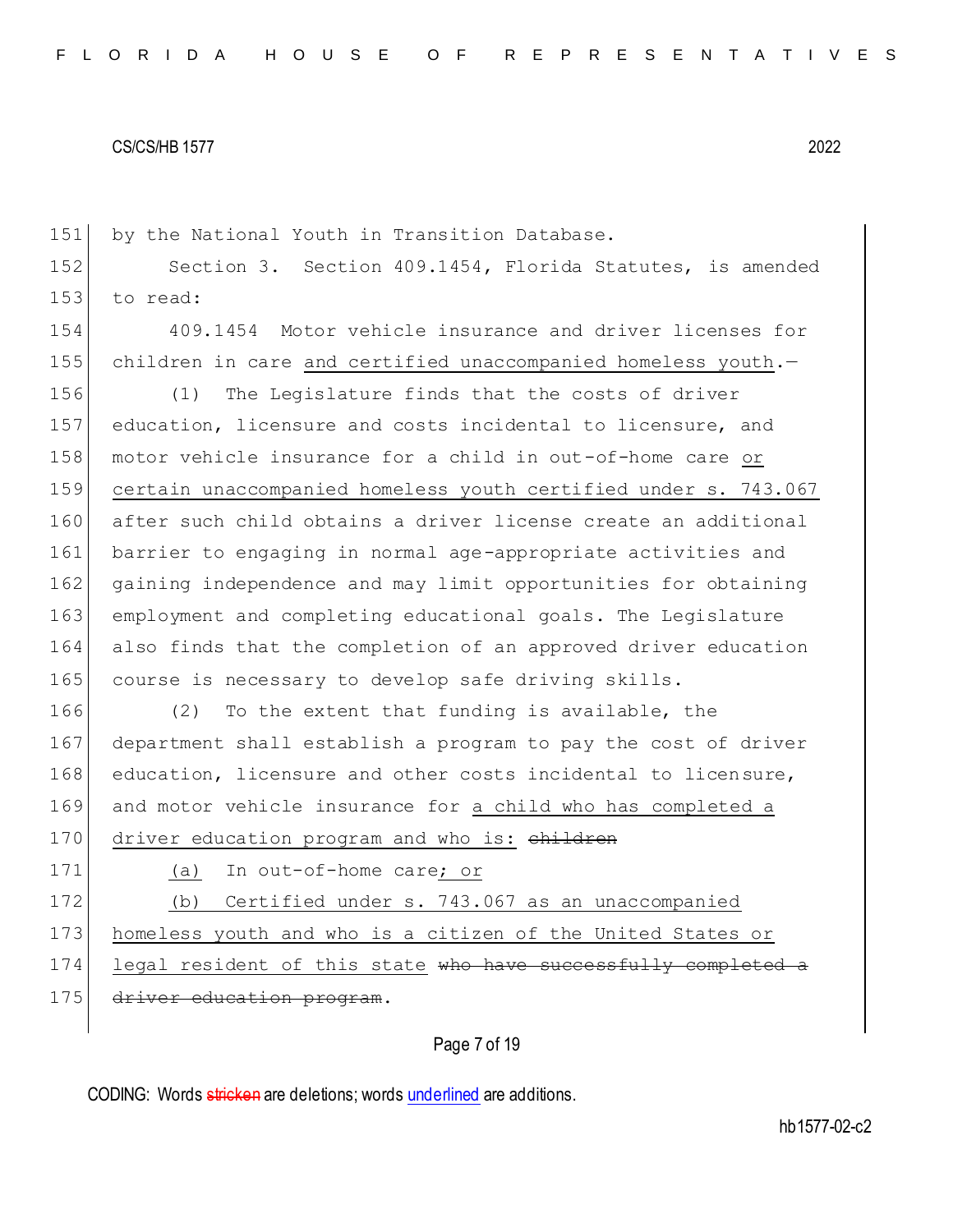| 176 | If a caregiver, or an individual or not-for-profit<br>(3)              |
|-----|------------------------------------------------------------------------|
| 177 | entity approved by the caregiver, adds a child to his or her           |
| 178 | existing insurance policy, the amount paid to the caregiver or         |
| 179 | approved purchaser may not exceed the increase in cost                 |
| 180 | attributable to the addition of the child to the policy.               |
| 181 | Payment must shall be made to eligible recipients in<br>(4)            |
| 182 | the order of eligibility until available funds are exhausted. If       |
| 183 | a child determined to be eligible reaches permanency status or         |
| 184 | turns 18 years of age, the program may pay for that child to           |
| 185 | complete a driver education program and obtain a driver license        |
| 186 | for up to 6 months after the date the child reaches permanency         |
| 187 | status or 6 months after the date the child turns 18 years of          |
| 188 | age. A child may be eligible to have the costs of and incidental       |
| 189 | to licensure paid if he or she demonstrates that such costs are        |
| 190 | creating barriers to obtaining employment or completing                |
| 191 | educational goals, if the child meets any of the following             |
| 192 | criteria:                                                              |
| 193 | Is continuing in care under s. $39.6251$ ; $\rightarrow$ or whe<br>(a) |
| 194 | Was in licensed care when the child reached 18 years<br>(b)            |
| 195 | of age and is currently receiving postsecondary education              |
| 196 | services and support under s. 409.1451(2); or                          |
| 197 | Is an unaccompanied homeless youth certified under s.<br>(C)           |
| 198 | 743.067 who is a citizen of the United States or legal resident        |
| 199 | of this state and is:                                                  |
| 200 | Completing secondary education;<br>$\perp$ .                           |
|     |                                                                        |

# Page 8 of 19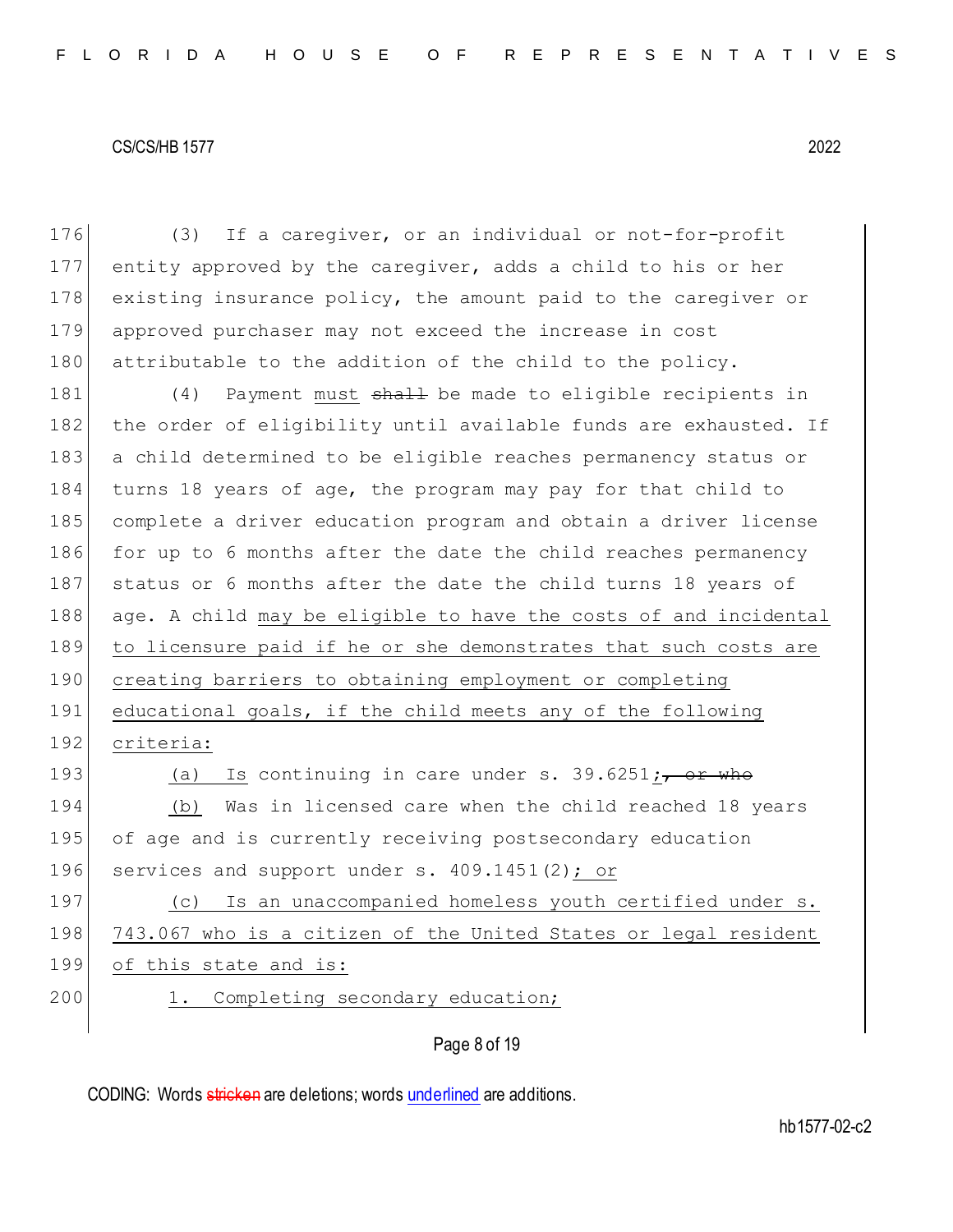Page 9 of 19 201 2. Employed at least part time; 202 3. Attending any postsecondary education program at least 203 part time; or 204 4. Has a disability that precludes full-time work or  $205$  education, may be eligible to have the costs of licensure and 206 costs incidental to licensure paid if the child demonstrates 207 that such costs are creating barriers for obtaining employment 208 or completing educational goals. 209 (5) The department shall contract with a not-for-profit 210 entity whose mission is to support youth aging out of foster 211 care to develop procedures for operating and administering the 212 program, including, but not limited to: 213 (a) Determining eligibility, including responsibilities 214 for the child and caregivers. 215 (b) Developing application and payment forms. 216 (c) Notifying eligible children, caregivers, group homes, 217 and residential programs, local educational agency liaisons for 218 homeless children and youth, and governmental or nonprofit 219 agencies that provide services to homeless children or youth of 220 the program. 221 (d) Providing technical assistance to lead agencies, 222 providers, group homes, and residential programs to support 223 removing obstacles that prevent children in foster care from 224 driving. 225 (e) Publicizing the program, engaging in outreach, and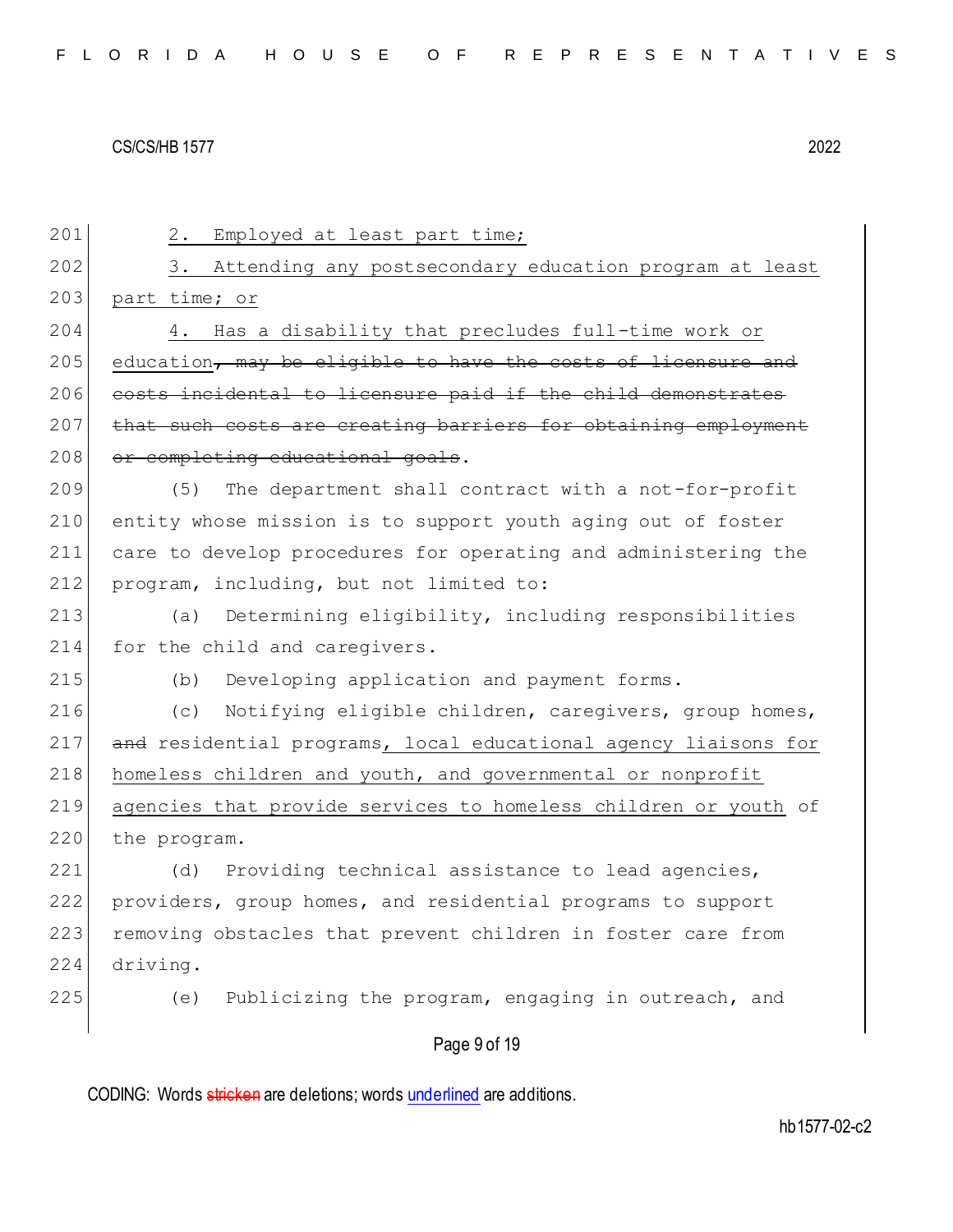226 providing incentives to youth participating in the program to 227 encourage the greatest number of eligible children to obtain 228 driver licenses.

229 Section 4. Section 743.067, Florida Statutes, is amended  $230$  to read:

231 743.067 Certified unaccompanied homeless youths.-

 (1) DEFINITION.—For purposes of this section, an "unaccompanied homeless youth" is an individual who is 16 years of age or older and is not in the physical custody of a parent or guardian, including a youth who has run away from home, who has been forced to leave his or her home, or whose parents have 237 left the area and left the youth behind.

238 (2) CERTIFICATION.—An unaccompanied homeless youth may 239 become certified if he or she is:

 (a) Found by a school district's liaison for homeless children and youths to be an unaccompanied homeless youth eligible for services pursuant to the McKinney-Vento Homeless 243 Assistance Act, 42 U.S.C. ss. 11431-11435; or

244 (b) Believed to qualify as an unaccompanied homeless 245 youth, as that term is defined in the McKinney-Vento Homeless 246 Assistance Act, by:

247 1. The director of an emergency shelter program funded by 248 the United States Department of Housing and Urban Development, 249 or the director's designee;

250 2. The director of a runaway or homeless youth basic

## Page 10 of 19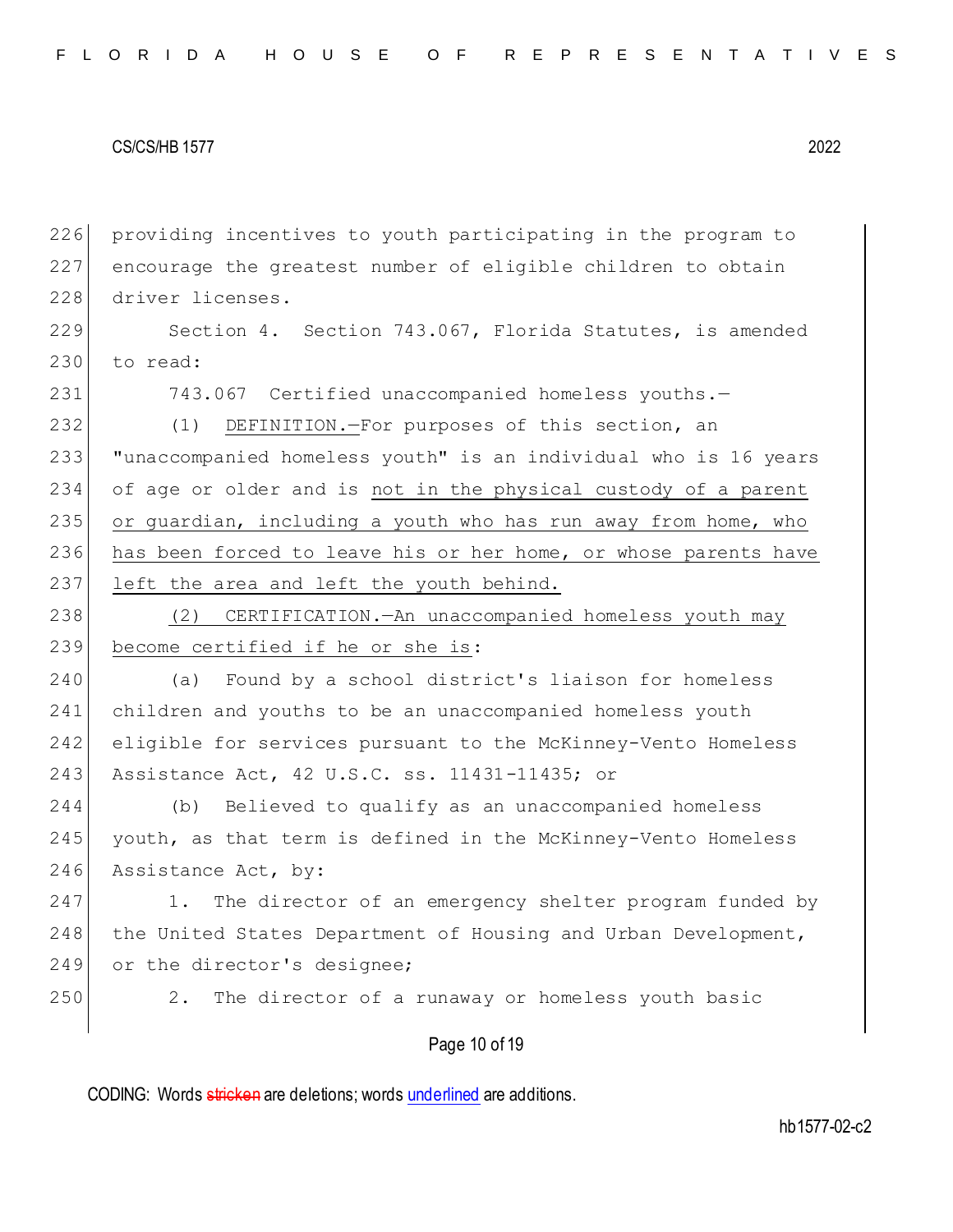| center or transitional living program funded by the United        |
|-------------------------------------------------------------------|
| States Department of Health and Human Services, or the            |
| director's designee; or                                           |
| A continuum of care lead agency, or its designee.<br>3.           |
| $(3)$ $(2)$ PROOF OF CERTIFICATION. -                             |
| The State Office on Homelessness within the Department<br>(a)     |
| of Children and Families shall develop a standardized form that   |
| must be used by the entities specified in subsection (2) $(1)$ to |
| certify qualifying unaccompanied homeless youth. The front of     |
| the form must include the circumstances that qualify the youth;   |
| the date the youth was certified; and the name, title, and        |
| signature of the certifying individual. This section must be      |
| reproduced in its entirety on the back of the form.               |
| A certified unaccompanied homeless youth may use the<br>(b)       |
| completed form to:                                                |
| Apply at no charge for an identification card issued by<br>1.     |
| the Department of Highway Safety and Motor Vehicles pursuant to   |
| $s. 322.051(9)$ .                                                 |
| Receive a certified copy of his or her birth<br>2.                |
| certificate at no charge under s. 382.0255.                       |
| A health care provider may accept the completed form<br>(C)       |
| or the card issued under s. 1001.42 written certificate as proof  |
| of the minor's status as a certified unaccompanied homeless       |
| youth and may keep a copy of the form or card certificate in the  |
| youth's medical file.                                             |
| Page 11 of 19                                                     |
|                                                                   |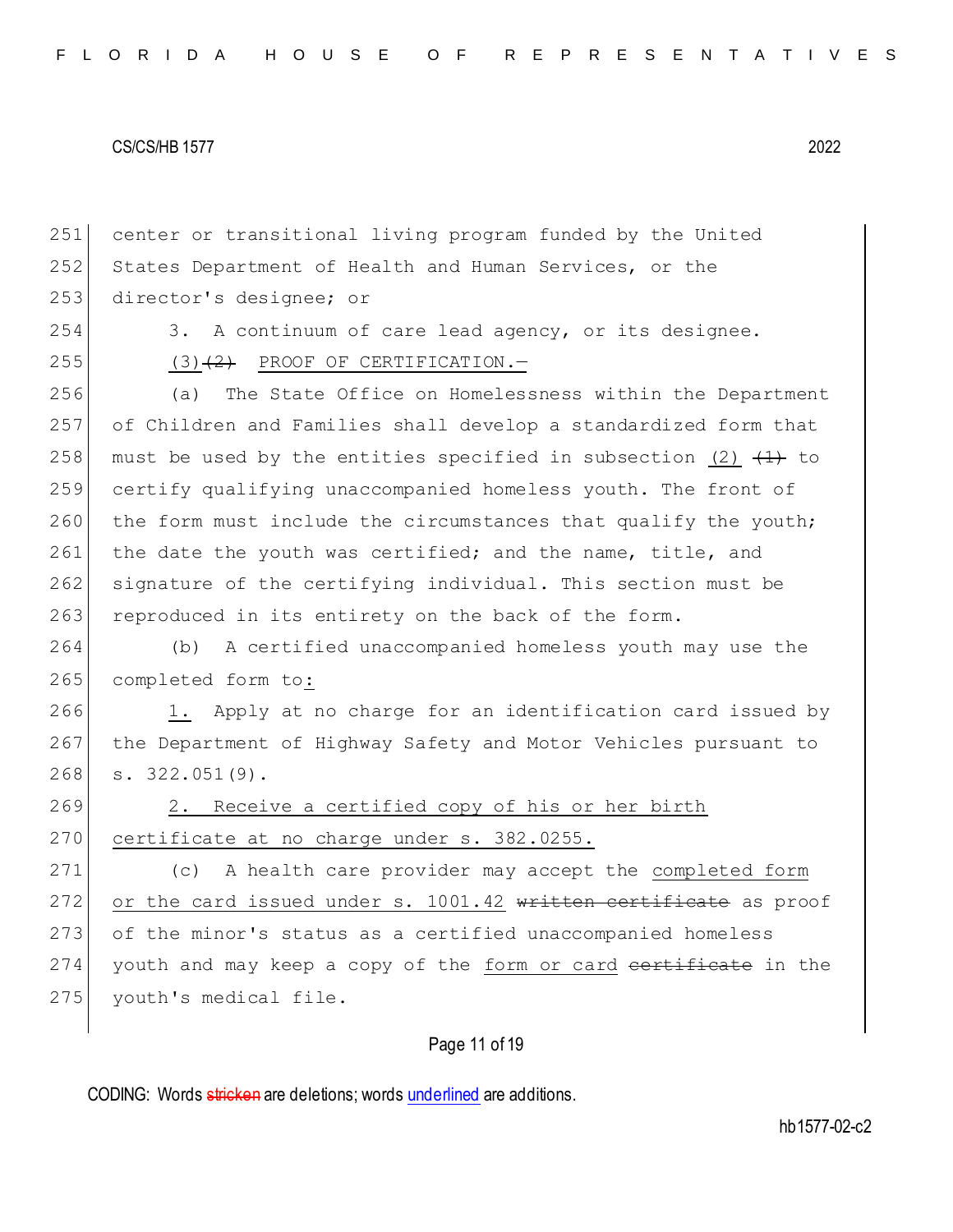276 (4)<del>(3)</del> REMOVAL OF DISABILITIES OF NONAGE.—A certified  $277$  unaccompanied homeless youth may: 278  $\left(4\right)$  petition the circuit court to have the disabilities of 279 nonage removed under s. 743.015. The youth shall qualify as a 280 person not required to prepay costs and fees as provided in s. 281 57.081. The court shall advance the cause on the calendar. 282 (5) (b) MEDICAL AND OTHER CARE. - Notwithstanding s. 283 394.4625(1), a certified unaccompanied homeless youth may 284 consent to medical care; dental care; behavioral health care 285 services, including psychological counseling and treatment, 286 psychiatric treatment, and substance abuse prevention and 287 treatment services; and surgical diagnosis and treatment, 288 including preventative care and care by a facility licensed 289 under chapter 394, chapter 395, or chapter 397 and any forensic 290 medical examination for the purpose of investigating any felony 291 offense under chapter 784, chapter 787, chapter 794, chapter 292 800, or chapter 827, for: 293 (a) $\frac{1}{1}$ . Himself or herself; or 294 (b)  $2.$  His or her child, if the certified unaccompanied 295 homeless youth is unmarried, is the parent of the child, and has 296 actual custody of the child. 297 (6)<del>(4)</del> CONSTRUCTION.—This section does not affect the 298 requirements of s. 390.01114. 299 Section 5. Present subsection (28) of section 1001.42, 300 Florida Statutes, is redesignated as subsection (29), and a new

Page 12 of 19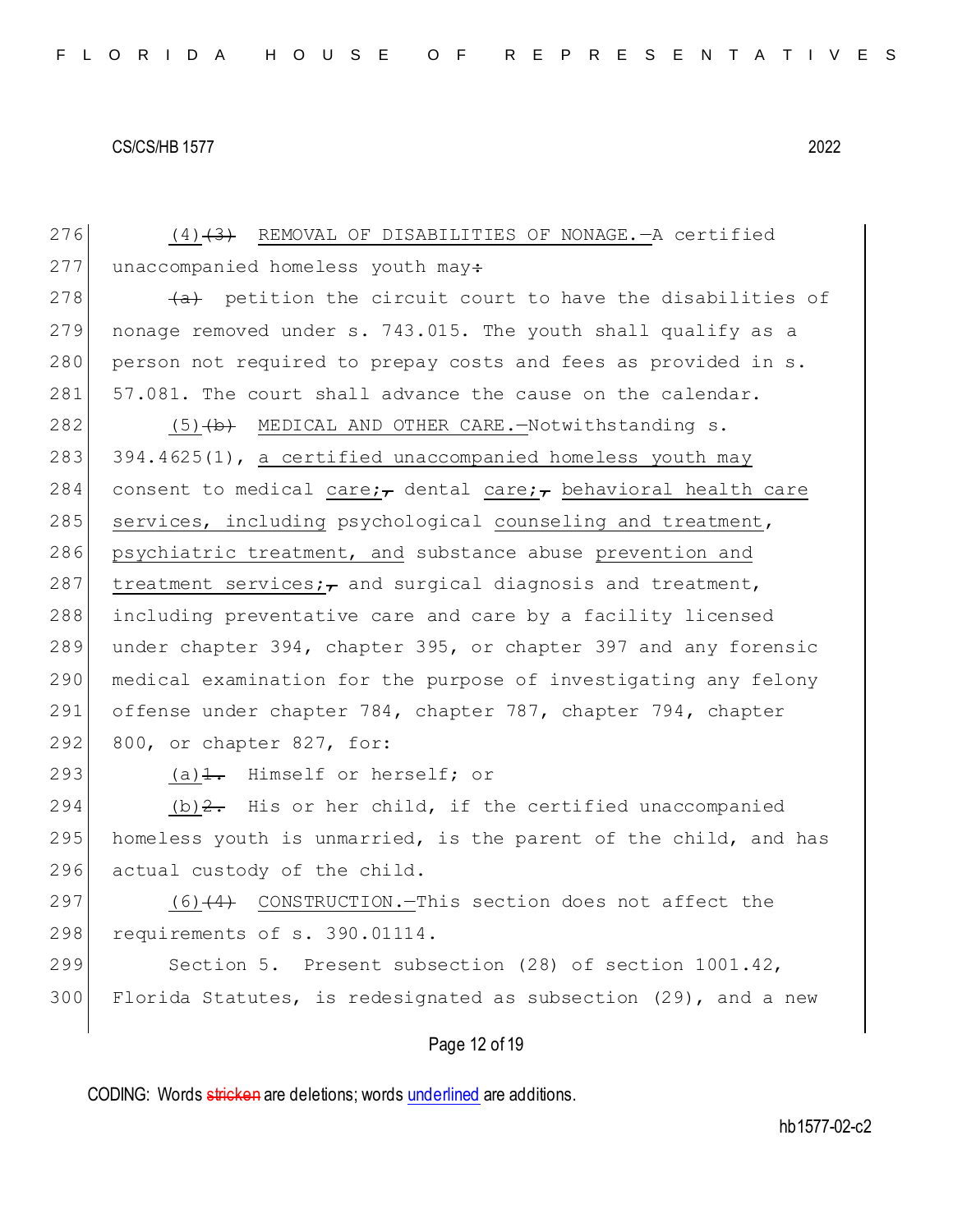| 301 | subsection (28) is added to that section, to read:              |
|-----|-----------------------------------------------------------------|
| 302 | 1001.42 Powers and duties of district school board. - The       |
| 303 | district school board, acting as a board, shall exercise all    |
| 304 | powers and perform all duties listed below:                     |
| 305 | (28) UNACCOMPANIED HOMELESS YOUTH.-Provide to each student      |
| 306 | who is an unaccompanied homeless youth certified under s.       |
| 307 | 743.067 a card that includes information on the rights and      |
| 308 | benefits for such youth, as well as the contact information for |
| 309 | the school district's liaison for homeless children and youths. |
| 310 | The card must be similar in size to the student identification  |
| 311 | card issued to students in the district and include all of the  |
| 312 | following information:                                          |
| 313 | (a) On the front of the card, the following information         |
| 314 | from the standardized form developed by the Department of       |
| 315 | Children and Families under $s. 743.067(3)$ :                   |
| 316 | The circumstances that qualify the youth.<br>1.                 |
| 317 | 2.<br>The date the youth was certified.                         |
| 318 | The name, title, and signature of the certifying<br>3.          |
| 319 | individual.                                                     |
| 320 | On the back of the card, the following statement:<br>(b)        |
| 321 |                                                                 |
| 322 | Section 743.067, Florida Statutes, provides that this           |
| 323 | certified youth may consent to medical care; dental             |
| 324 | care; behavioral health care services, including                |
| 325 | psychological counseling and treatment, psychiatric             |
|     |                                                                 |

Page 13 of 19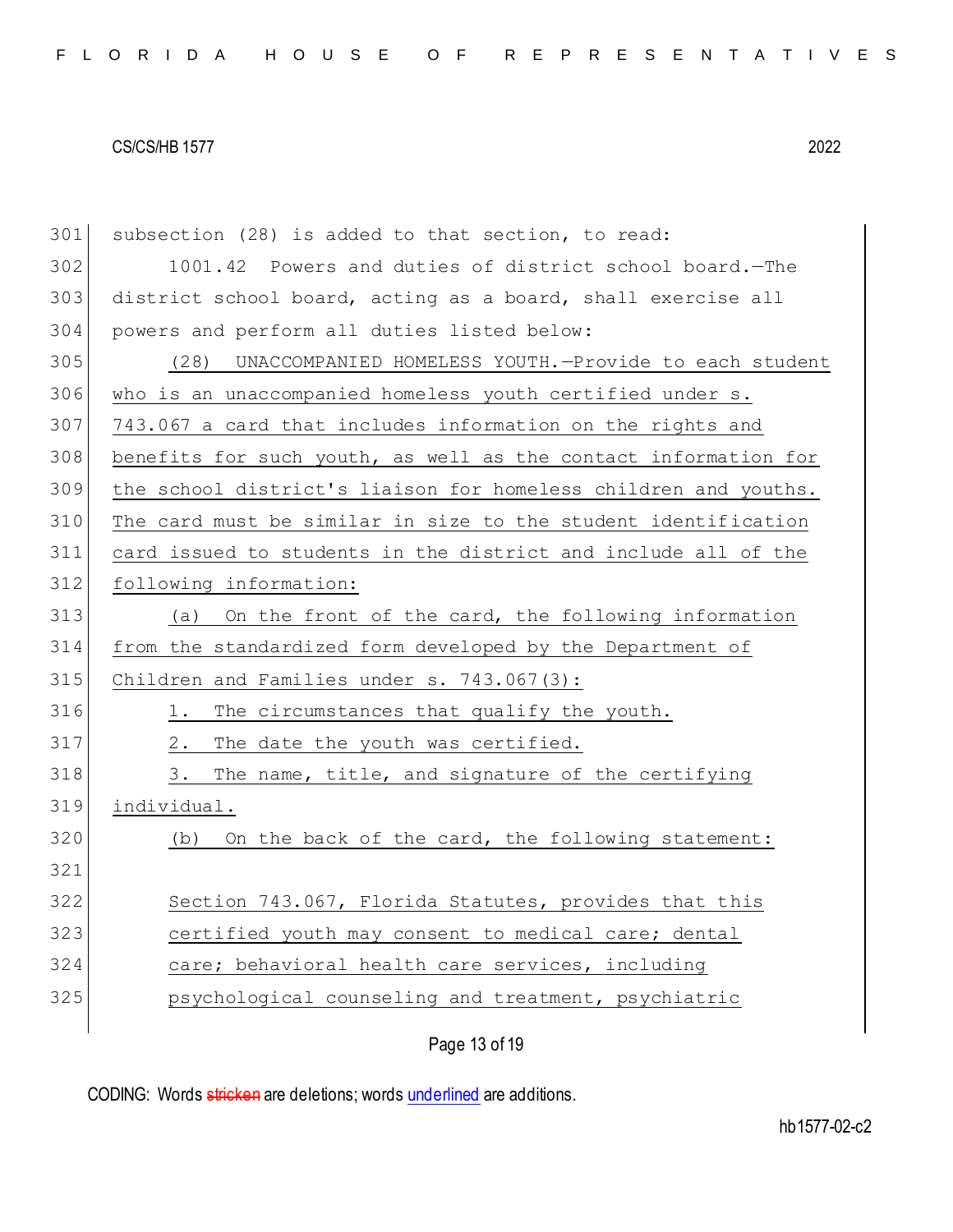| 326 | treatment, and substance abuse prevention and                   |
|-----|-----------------------------------------------------------------|
| 327 | treatment services; and surgical diagnosis and                  |
| 328 | treatment, including preventative care and care by a            |
| 329 | facility licensed under chapter 394, chapter 395, or            |
| 330 | chapter 397 and any forensic medical examination for            |
| 331 | the purpose of investigating any felony offense under           |
| 332 | chapter 784, chapter 787, chapter 794, chapter 800, or          |
| 333 | chapter 827, for himself or herself or his or her               |
| 334 | child, if the certified youth is unmarried, is the              |
| 335 | parent of the child, and has actual custody of the              |
| 336 | child.                                                          |
| 337 |                                                                 |
| 338 | Section 6. Subsection (12) of section 1003.01, Florida          |
| 339 | Statutes, is amended, and subsection (17) is added to that      |
| 340 | section, to read:                                               |
| 341 | 1003.01 Definitions. - As used in this chapter, the term:       |
| 342 | (12) "Children and youths who are experiencing                  |
| 343 | homelessness," for programs authorized under subtitle B,        |
| 344 | Education for Homeless Children and Youths, of Title VII of the |
| 345 | McKinney-Vento Homeless Assistance Act, 42 U.S.C. ss. 11431 et  |
| 346 | seq., means children and youths who lack a fixed, reqular, and  |
| 347 | adequate nighttime residence, and includes:                     |
| 348 | Children and youths who are sharing the housing of<br>(a)       |
| 349 | other persons due to loss of housing, economic hardship, or a   |
| 350 | similar reason; are living in motels, hotels, travel trailer    |
|     | Page 14 of 19                                                   |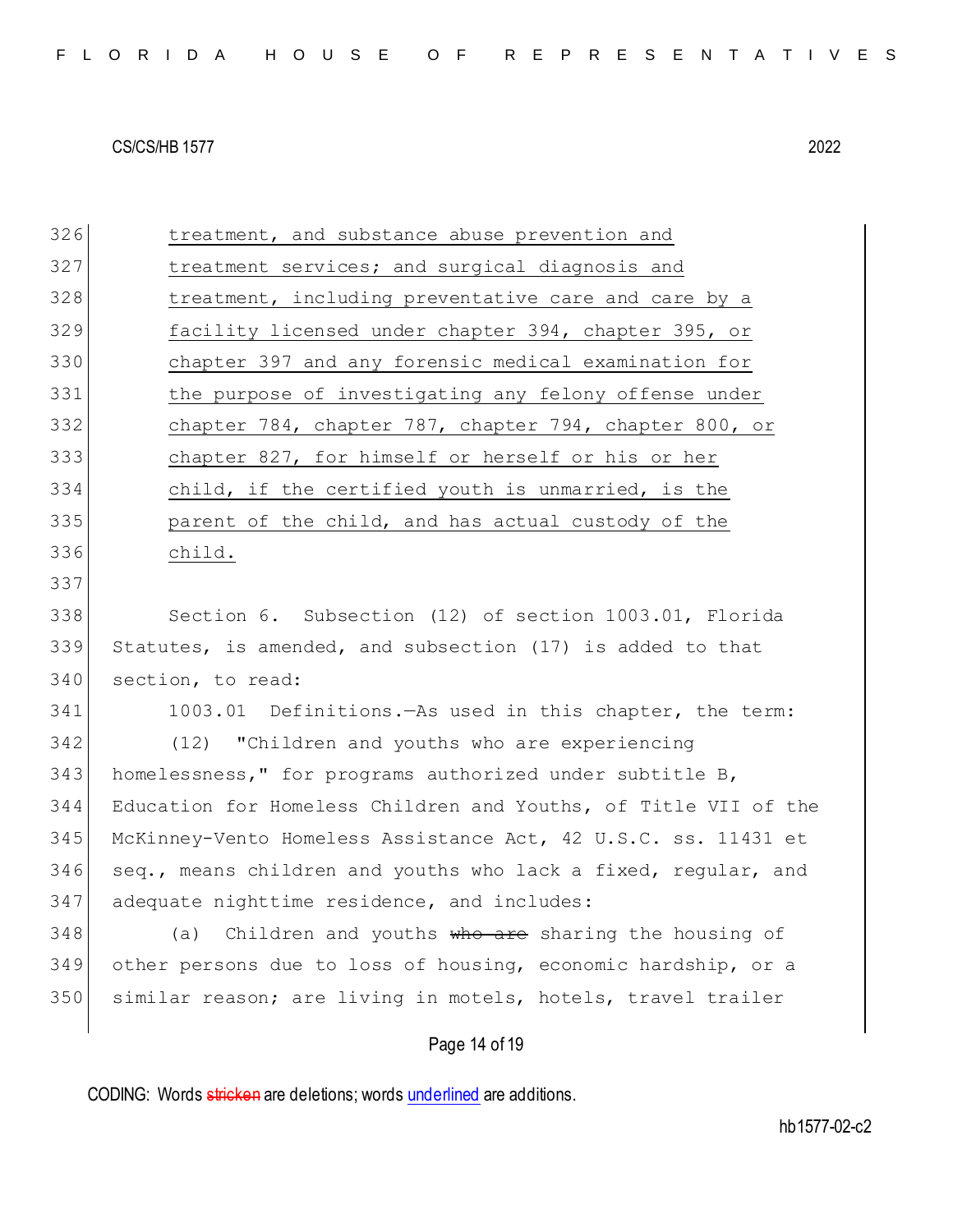parks, or camping grounds due to the lack of alternative adequate accommodations; are living in emergency or transitional 353 shelters; or are abandoned in hospitals; or are awaiting foster 354 care placement. (b) Children and youths who have a primary nighttime residence that is a public or private place not designed for or ordinarily used as a regular sleeping accommodation for human beings. (c) Children and youths who are living in cars, parks, public spaces, abandoned buildings, bus or train stations, or similar settings. 362 (d) Migratory children who are living in circumstances 363 described in paragraphs  $(a) - (c)$ . (17) "Certified unaccompanied homeless youth" means a youth certified as an unaccompanied homeless youth pursuant to s. 743.067. Section 7. Paragraph (f) of subsection (1) of section 1009.25, Florida Statutes, is amended to read: 1009.25 Fee exemptions.— 370 (1) The following students are exempt from the payment of tuition and fees, including lab fees, at a school district that provides workforce education programs, Florida College System 373 institution, or state university: (f) A student who meets the definition of homeless children and youths in s. 725 of the McKinney-Vento Homeless

Page 15 of 19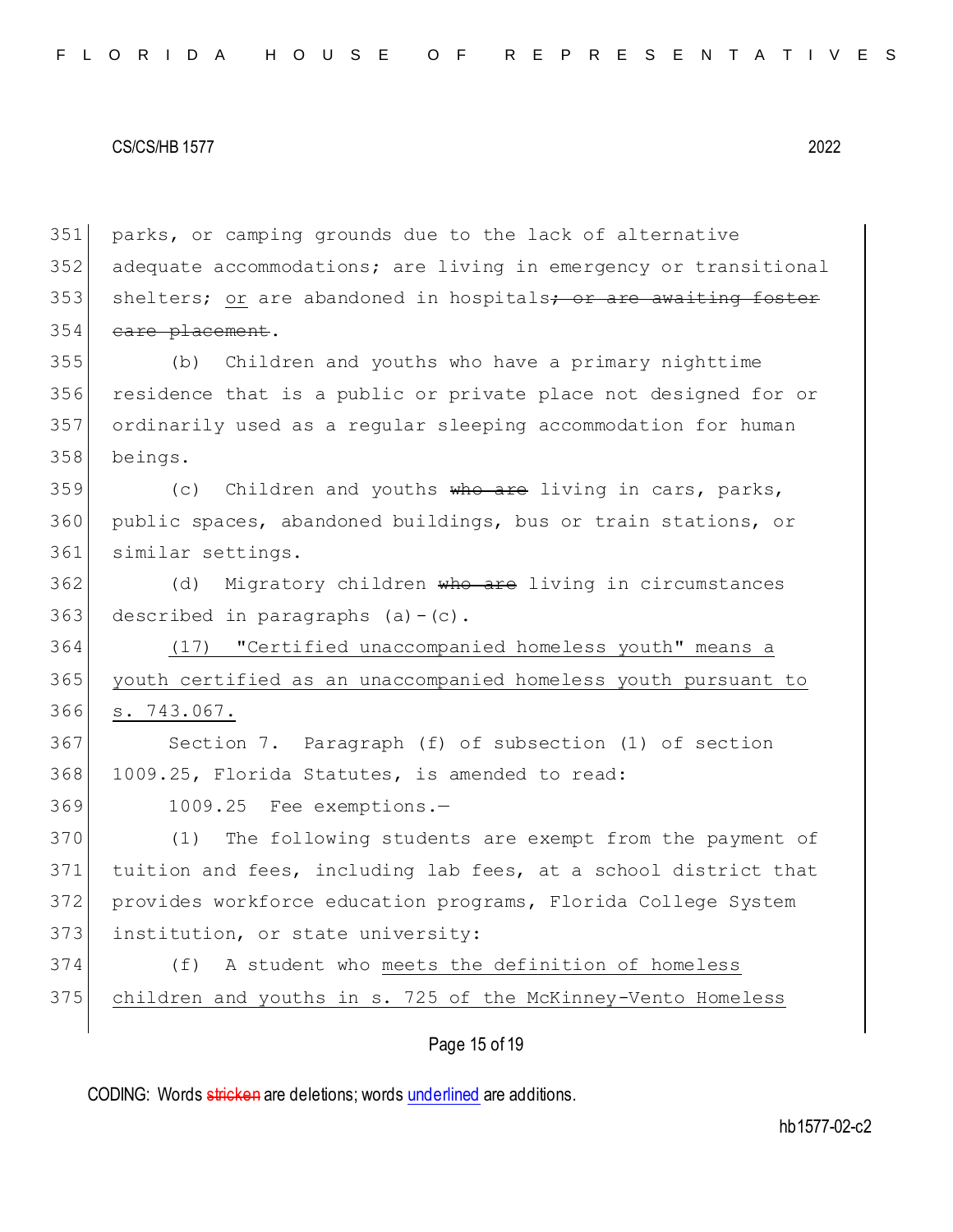376 Assistance Act, 42 U.S.C. s.  $11434a(2)$   $\frac{1}{1}$  acks a fixed, regular, 377 and adequate nighttime residence or whose primary nighttime 378 residence is a public or private shelter designed to provide temporary residence, a public or private transitional living 380 program, or a public or private place not designed for, or 381 ordinarily used as, a regular sleeping accommodation for human 382 beings. This includes a student who would otherwise meet the requirements of this paragraph, as determined by a college or university, but for his or her residence in college or university dormitory housing. The State Board of Education may adopt rules and the Board of Governors may adopt regulations regarding documentation and procedures to implement this paragraph. Such rules and regulations must consider documentation of a student's circumstance to be adequate if such documentation meets the standards under 20 U.S.C. s. 1087uu- 2(a). Any student who is determined to be a homeless child or youth for a preceding award year is presumed to be a homeless child or youth for each subsequent year unless the student informs the institution that the student's circumstances have changed or the institution has specific conflicting information about the student's independence, and has informed the student of this information. 398 Section 8. (1) The Office of Program Policy Analysis and Government Accountability (OPPAGA) shall conduct a study to evaluate the effectiveness of campus liaisons provided pursuant

Page 16 of 19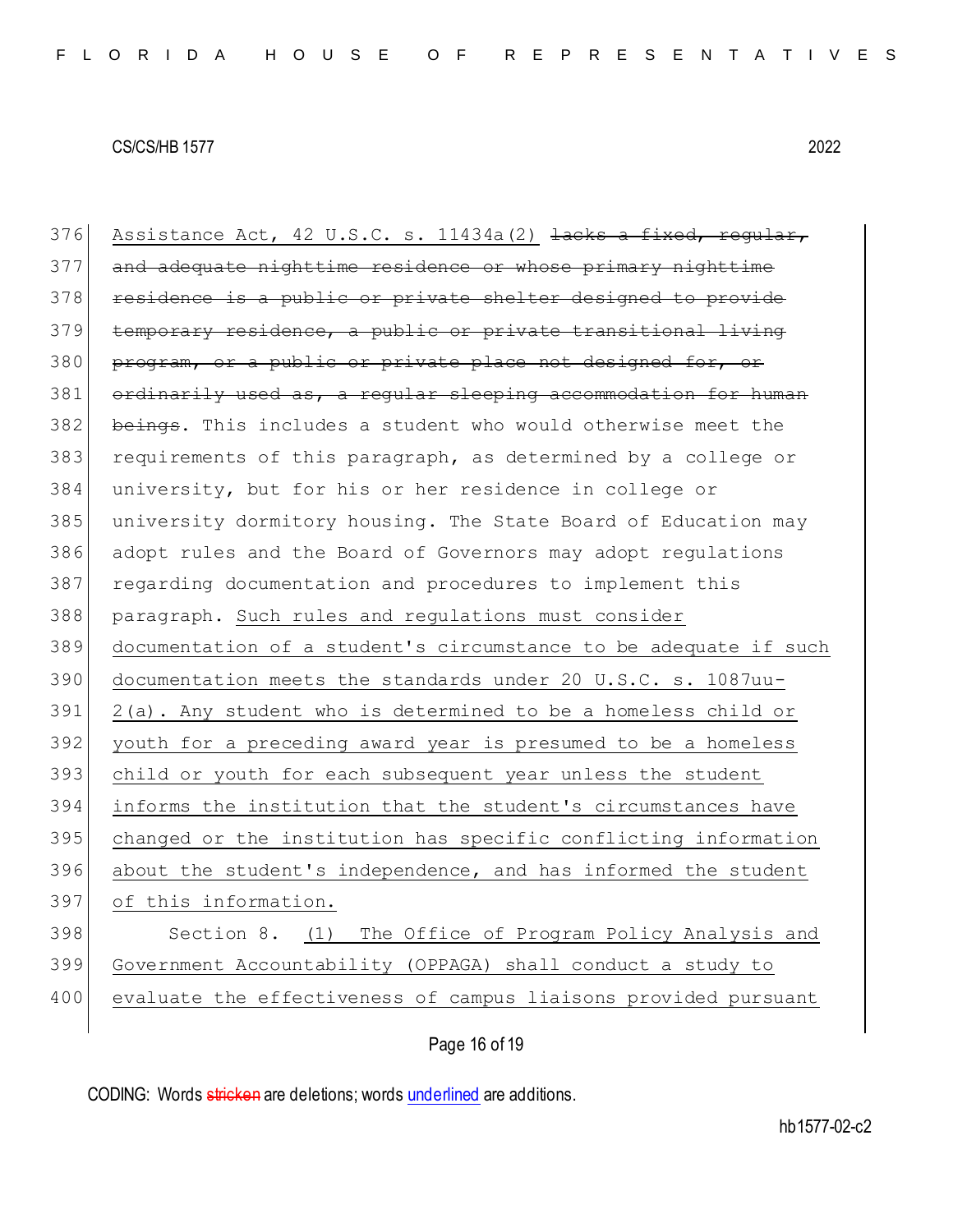| 404 | study's scope must include, but need not be limited to:          |
|-----|------------------------------------------------------------------|
| 405 | Current use of liaisons by all colleges and<br>(a)               |
| 406 | universities, the number of children and young adults served by  |
| 407 | such liaisons, the type and prevalence of the services requested |
| 408 | by such children and young adults, and the experiences of the    |
| 409 | students served by the liaisons.                                 |
| 410 | (b) Local school districts' delivery of benefits and             |
| 411 | services to unaccompanied homeless youth eligible for services   |
| 412 | under s. 743.067, Florida Statutes, and the McKinney-Vento       |
| 413 | Homeless Assistance Act and school districts' adherence to       |
| 414 | provisions of the act, such as the:                              |
| 415 | 1. Ability for an unaccompanied homeless youth to remain         |
| 416 | in his or her school of origin for the duration of the period    |
| 417 | the youth is experiencing homelessness and until the end of an   |
| 418 | academic year in which the youth obtains permanent housing, if   |
| 419 | remaining in the school of origin is determined to be in the     |
| 420 | youth's best interest.                                           |
| 421 | 2. Extent to which school district liaisons make best            |
| 422 | interest determinations by considering specific student-centered |
| 423 | factors when determining the best school for an unaccompanied    |
| 424 | homeless youth.                                                  |
| 425 | Ability of unaccompanied homeless youth to receive<br>3.         |
|     |                                                                  |
|     | Page 17 of 19                                                    |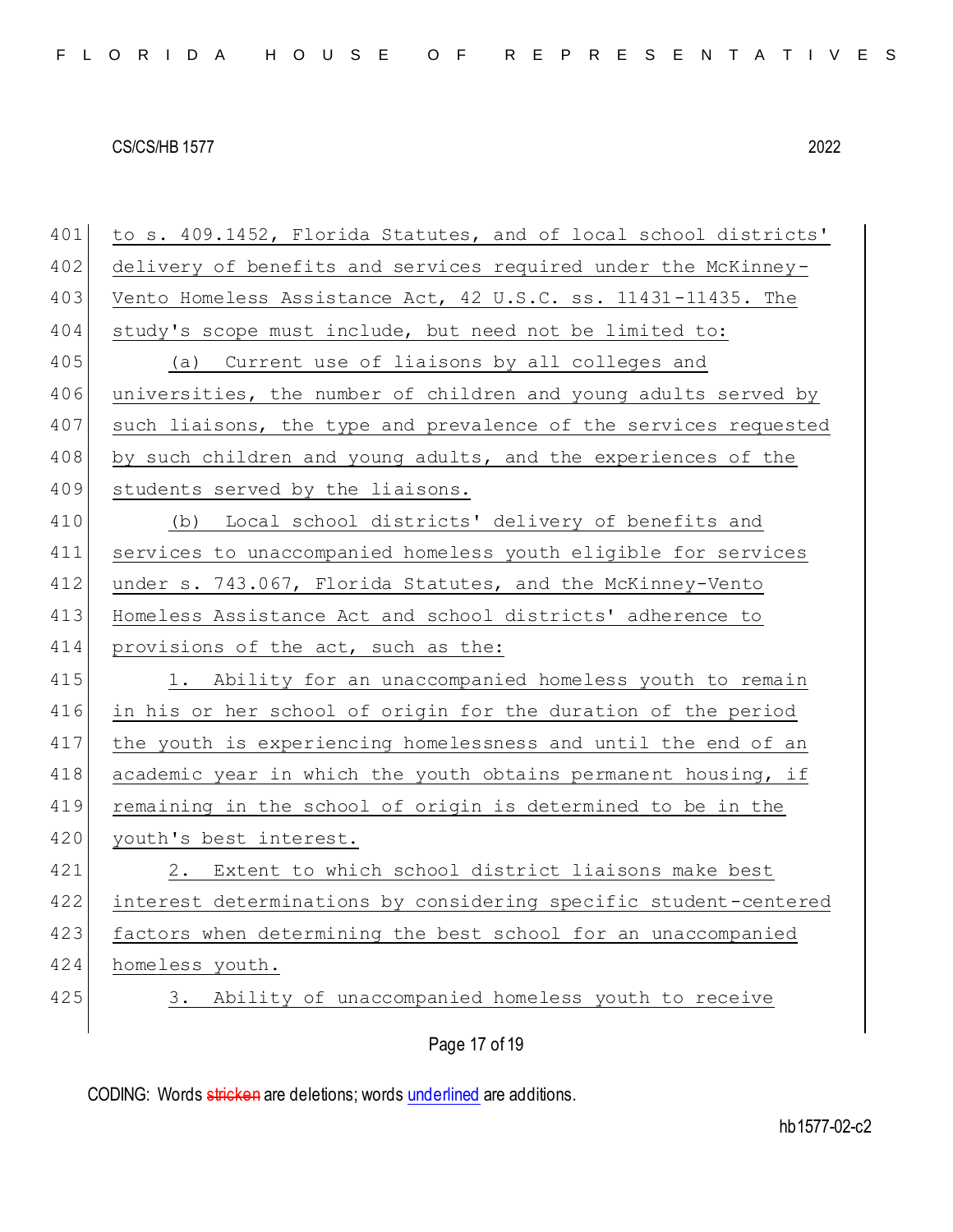| 426 | transportation to the school of origin from the applicable          |
|-----|---------------------------------------------------------------------|
| 427 | school district.                                                    |
| 428 | 4. Prompt enrollment of an unaccompanied homeless youth in          |
| 429 | a school or classes while the school of origin arranges for the     |
| 430 | transfer of school and immunization records and other required      |
| 431 | enrollment documents to ensure compliance with s. $1003.21(1)$ (f), |
| 432 | Florida Statutes.                                                   |
| 433 | 5. Ability of an unaccompanied homeless youth to                    |
| 434 | participate in all available education programs and                 |
| 435 | extracurricular activities and receive any school services for      |
| 436 | which the youth meets all relevant eligibility criteria.            |
| 437 | The study must include recommendations for any changes<br>(2)       |
| 438 | needed to:                                                          |
| 439 | Ensure all eligible children and young adults who seek<br>(a)       |
| 440 | such support receive services.                                      |
| 441 |                                                                     |
|     | Improve the outcomes of children and young adults who<br>(b)        |
| 442 | receive services and benefits from campus liaisons or under the     |
| 443 | McKinney-Vento Homeless Assistance Act.                             |
| 444 | (c) Ensure campus liaisons in local school districts and            |
| 445 | postsecondary institutions are qualified to provide adequate        |
| 446 | information and support and are knowledgeable about the relevant    |
| 447 | programs and benefits that may be accessed by the children and      |
| 448 | young adults they serve.                                            |
| 449 | (3) In conducting the study, OPPAGA shall consult with the          |
| 450 | Department of Children and Families, the Board of Governors of      |

Page 18 of 19